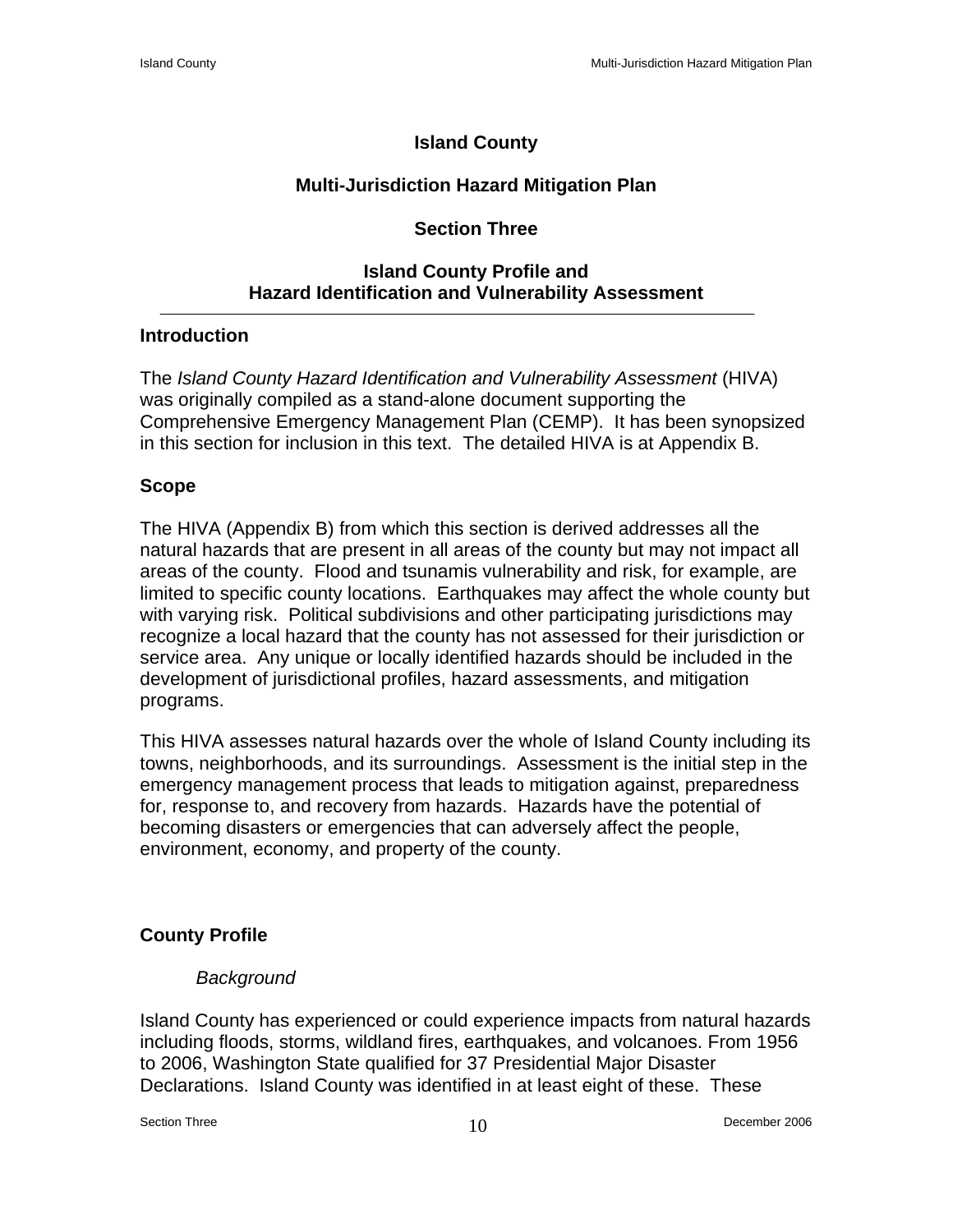include the May 1980 eruption of Mount St. Helens, November 1990 flood, December 1990 Flood, November-December 1995 floods, the February 2001 earthquake, the June through October 2003 drought and floods, and the 4 February 2006 Severe Storm. In addition to the Presidential Major Disaster Declarations, other events occur that result in severe localized impacts to the county, its towns, businesses, and environment.

## *Geography and Transportation*

Island County is one of the 39 counties of Washington State. The county seat is at Coupeville on Whidbey Island. The county consists of approximately 212 square miles on 8 islands in Puget Sound. Six of those are: Baby, Ben Ure, Camano, Deception, Smith, and Whidbey Islands. Two other islands, Minor and Kalamut were recently officially recognized by the legislature although Minor appears as an extension of Smith Island and Kalamut Island is actually a submerged sandbar off the east side of Maylor Point. In size, Island County ranks  $38<sup>th</sup>$  of 39 Washington counties. San Juan County being the only county smaller in area. Whidbey and Camano Islands make up the majority of the land area. Ben Ure has only 19 residential lots; the other islands are uninhabited. Both Whidbey and Camano have flat to rolling terrain of mixed forest and farmland. There are several areas of significant flood plain that lie at sea level. High unstable banks and bluffs mark other coastal areas of both islands. Except in the vicinity of towns, other small residential areas, and along the few major roads, a large portion of Island County is agricultural land or second and third growth timber and brush. While there are no rivers in Island County, there are several small streams. On the south end of Whidbey Island there is Glendale and Maxwelton Creeks. On Camano Island are Kristofferson, Carp, and Cavalero Creeks. The flow rates of these streams range from 1 to 2 cubic feet per second (CFS) in the winter to fractional CFS in the summer. Whidbey and Camano Islands do have a number of small pothole lakes. The counties contiguous to Island County are Skagit County to the north and east and Snohomish County to the south and east. Jefferson County is across Admiralty Inlet and Admiralty Bay on the west.

Whidbey Island is 168.67 square miles and is approximately 50 highway miles long with an irregular coastline. Camano Island is 43 square miles and is approximately 17 road miles long also with a shoreline of 52 miles. Whidbey and Camano Islands lie adjacent to each other separated by the Saratoga Passage. The only major north-south road on Whidbey Island is State Highway 20. Highway 20 is a two-lane highway that connects Whidbey Island to Fidalgo Island and the mainland by bridge on the north at Deception Pass. Highway 20 ends on the island's west coast at the Washington State Ferry (WSF) terminal at Keystone near Fort Casey. This route connects to Port Townsend on the Olympic Peninsula. State Route 525 continues south to the WSF terminal at Clinton. This route connects Whidbey to the mainland at Mukilteo. Camano Island has one two-lane road, State Route 532 connecting its northeast coast by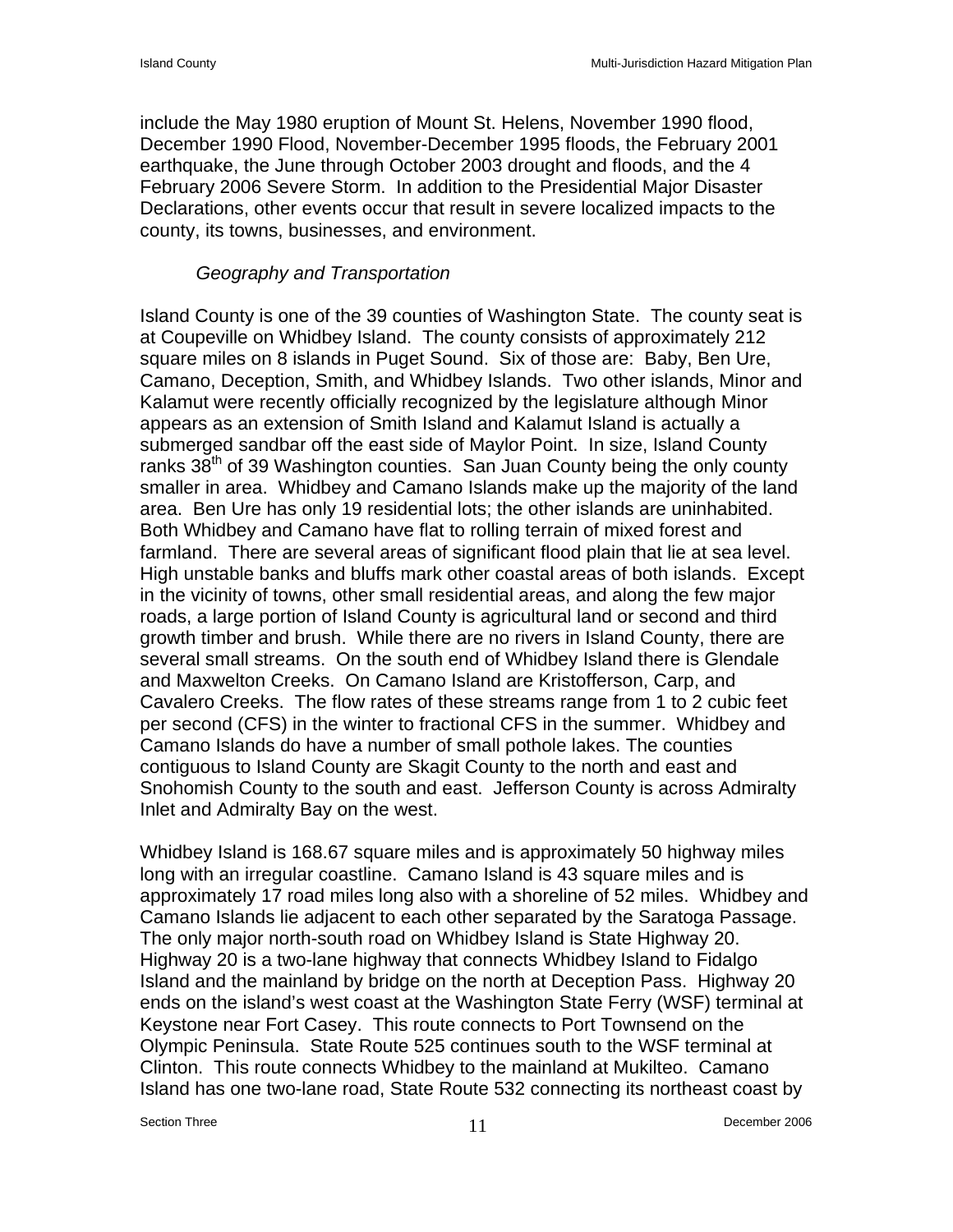bridge to the mainland in the vicinity of Stanwood. There is no other bridge or ferry access to the Camano. Oak Harbor on Whidbey Island has commuter airline access to Seattle and other Puget Sound destinations through Kenmore Air Service at Wes Lupien Airport (Oak Harbor Air Park). There 5 airfields in Island County including 2 military (Navy) and 3 private or commercial. Four of the airfields are on Whidbey Island and one is on northern Camano Island.

#### *Climatology*

Island County at the east end of the Strait of Juan De Fuca is exposed to the marine air blowing east along the Strait of Juan De Fuca and is partially in the rain shadow of the Olympic Peninsula. The surrounding waters have a moderating effect on temperatures in both summer and winter. Snow, while not rare, does not normally accumulate to any significant depth. Prevailing wind direction varies with the season. Late autumn, winter, and early spring winds are generally southeasterly. The prevailing winds at Ault Field (Naval Air Station Whidbey Island - NASWI) from October through March are southeasterly at 10 to 12 knots. Frontal winds from that direction can be strong, often reaching gale force (34-47 knots) and stronger gusts occur (4 February 2006, 68 MPH).

#### *Economy*

Government employment (specifically the U.S. Navy) makes up the largest part of the economy including federal, state, county, city, and, public schools. Retired person's make-up a growing portion of the population, as do commuters who work in Skagit, Whatcom, Snohomish, and King Counties. A commercial mussel farming operation in Penn Cove has become a significant economic factor in the Coupeville area as has a growing boat building business at Freeland.

#### *Demographics*

Island County is estimates to have a density of 370.38 persons per square mile (2006 State estimate). Island County's cultural base is 92% white, 4 % Filipino/Asian, 2% African American, 1% Native, and 1% other. Populations (2000 census and 2005 estimates) for Island County Towns and Areas follow:

| Whidbey Island            | 59,195 |
|---------------------------|--------|
| Camano Island             | 17000  |
| Oak Harbor                | 22,290 |
| Coupeville                | 1,785  |
| Langley                   | 1,055  |
| Freeland (unincorporated) | 615    |
| Unincorporated county     | 50,520 |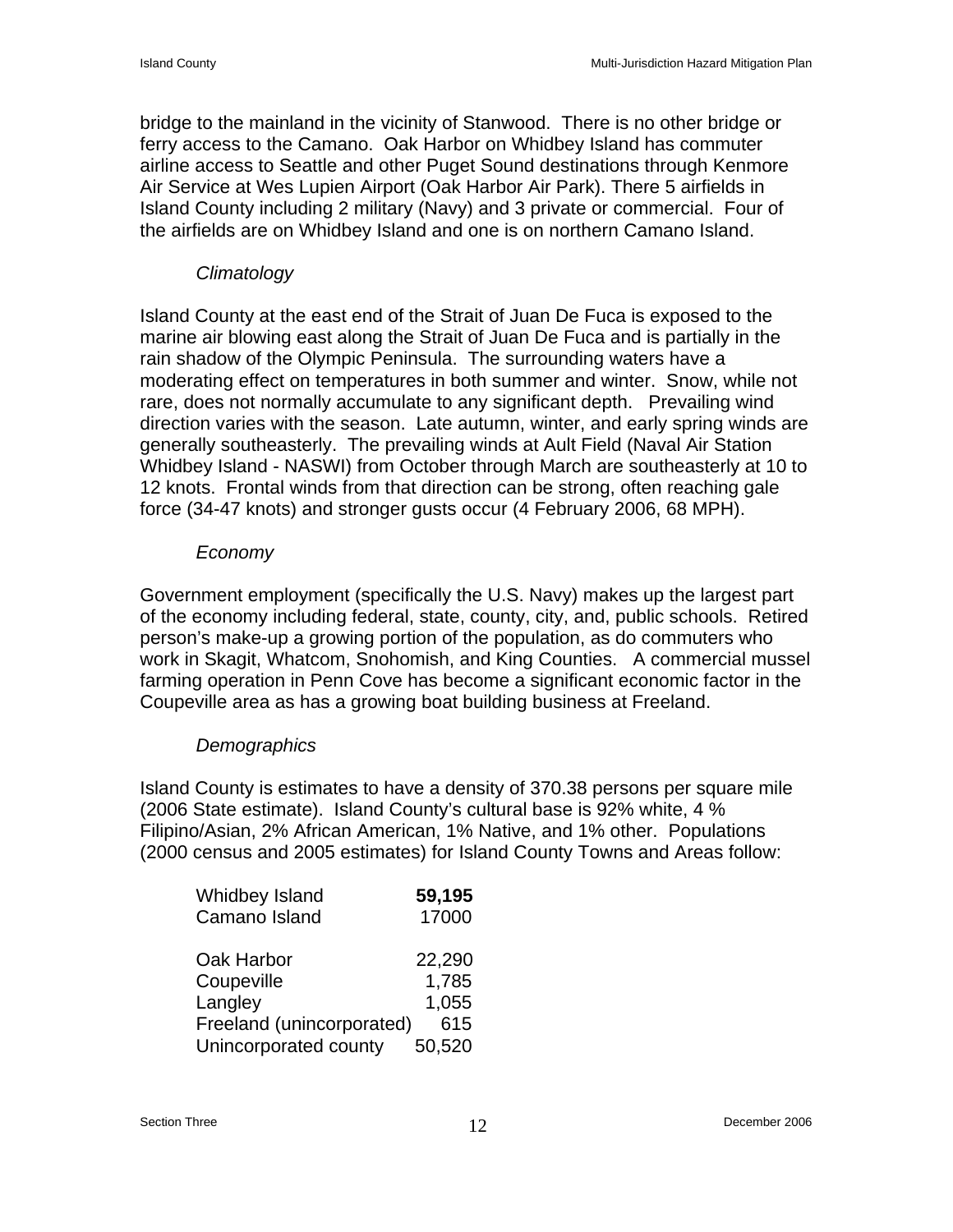Since 1970, the county has grown faster than the state as a whole and is ranked as the fifth most densely populated county with approximately 370 persons per square mile.

## **NATURAL HAZARDS**

# **DROUGHT**

## *Definition and History*

Drought is a condition of climatic dryness that is severe enough to reduce soil moisture and water and snow levels below the minimum necessary for sustaining plant, animal, and economic systems. Island County and the surrounding region have been repeatedly affected by drought and near drought conditions. As discussed in the Climatology Section, Island County is historically drier than many of the counties to the east. When rainfall levels decrease, mild dry conditions quickly move toward drought. The county's lack of rivers, streams, and large lakes or reservoirs means that wells and the aquifers that supply them are impacted when rainfall does not replenish ground water. Finally, the island nature of the county also means that wells are subject to saltwater intrusion when aquifers are depleted.

In the summer of 2001 the Governor declared a statewide Stage 2 drought in response to the worst dry spell since records began in 1929. Island County received only 66 percent of its normal precipitation and there were sporadic problems with saltwater intrusion into wells. In 2003, the state and the county were again in another drought. The county went for over 60 days without substantial rain. The office of the State Climatologist stated that this was the driest summer since records have been kept. Island County was later included in Presidential Disaster Declaration Number 1499 due to failure of several crops in the county and Western Washington.

### *Hazard Identification and Vulnerability Assessment*

Nearly all areas of the state, including Island County are vulnerable to drought. In every drought, agriculture is adversely impacted, especially in non-irrigated areas. Droughts impact individuals (farm owners, tenants, and farm laborers), the agricultural industry, and other agriculture-related sectors. Lack of snow pack has decreased Cascade hydroelectric generating capacity and raised electricity prices impacting Island County. There is also increased danger of wildland and interface fires. Most county residents (72%) obtain their drinking water from ground wells. Drought conditions increase pressure on aquifers and increased pumping can result in saltwater intrusion into fresh water aquifers and reductions in, or restrictions on economic growth and development.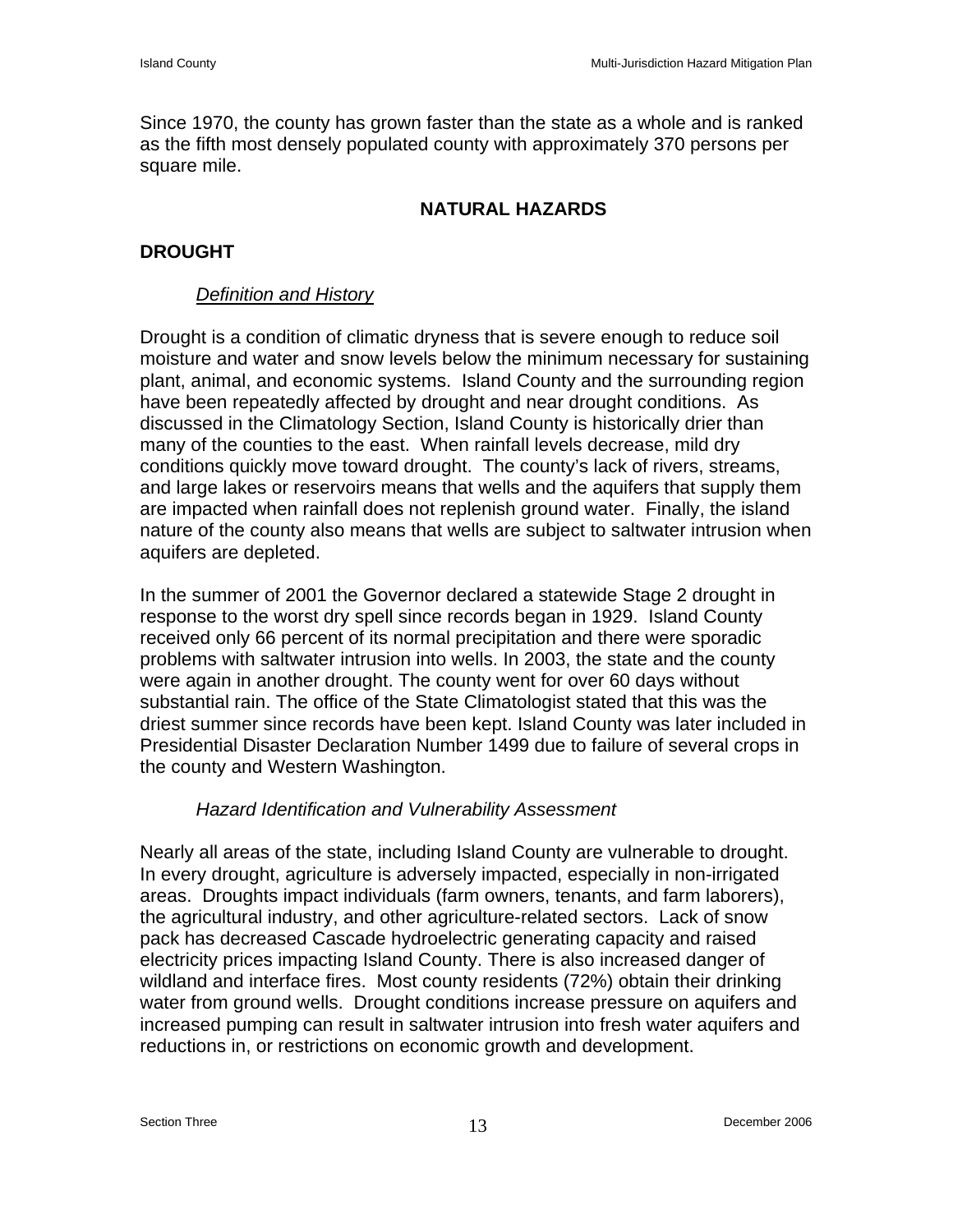History suggests a high probability of drought occurrence and reoccurrence. Although the entire population of the county is vulnerable to the effects of drought, severity has historically been low, being more inconvenient than threatening.

#### *Conclusion*

Island County will remain vulnerable to the effects of a regional drought. The risk of a drought occurring is high while the impact to the county economy is probably limited.

# **EARTHQUAKE**

### *Definition and History*

An earthquake is ground shaking caused by an abrupt shift along a fracture in the earth, called a fault. Washington State, especially the Puget Sound basin, has a history of frequent earthquakes. More than 1,000 earthquakes are recorded in the state annually, only a dozen or more cause shaking and occasional damage. Large earthquakes in 1949 (magnitude 7.1) and 1965 (magnitude 6.5) killed 15 people and caused more than \$200 million (1984 dollars) in damage in several counties. The state experienced at least 20 damaging events in the last 125 years. The most recent earthquake, on February 28, 2001, was a deep, 6.8 magnitude earthquake located 17.6 kilometers northeast of Olympia in the Puget Sound. One person died of a heart attack, over 700 people were injured, and damages were upward of \$1 billion at the time of the earthquake

#### *Hazard Identification and Vulnerability Assessment*

Washington is vulnerable to earthquakes originating from three sources: the subducting slab, the overriding plate, and between the colliding plates. Island County contains at least two faults, the North Whidbey Island Fault and the more significant South Whidbey Fault. Smaller faults such as the Devil's Mountain, Utsalady Point, and Strawberry Point faults are thought to be parts of the North Whidbey fault. In addition to these, there are several other suspected faults that may cross south Whidbey Island from south to north. Various sources and diagrams indicate that parts of the North Whidbey fault probably run through a portion of Oak Harbor. One fault scarp is visible on NAS Ault Field at the Rocky Point area. Langley also sits very close to the plotted location of the South Whidbey Fault. Several neighborhoods on south Whidbey Island: Clinton, Useless Bay, and Freeland are on or close to the South Whidbey Fault as it cuts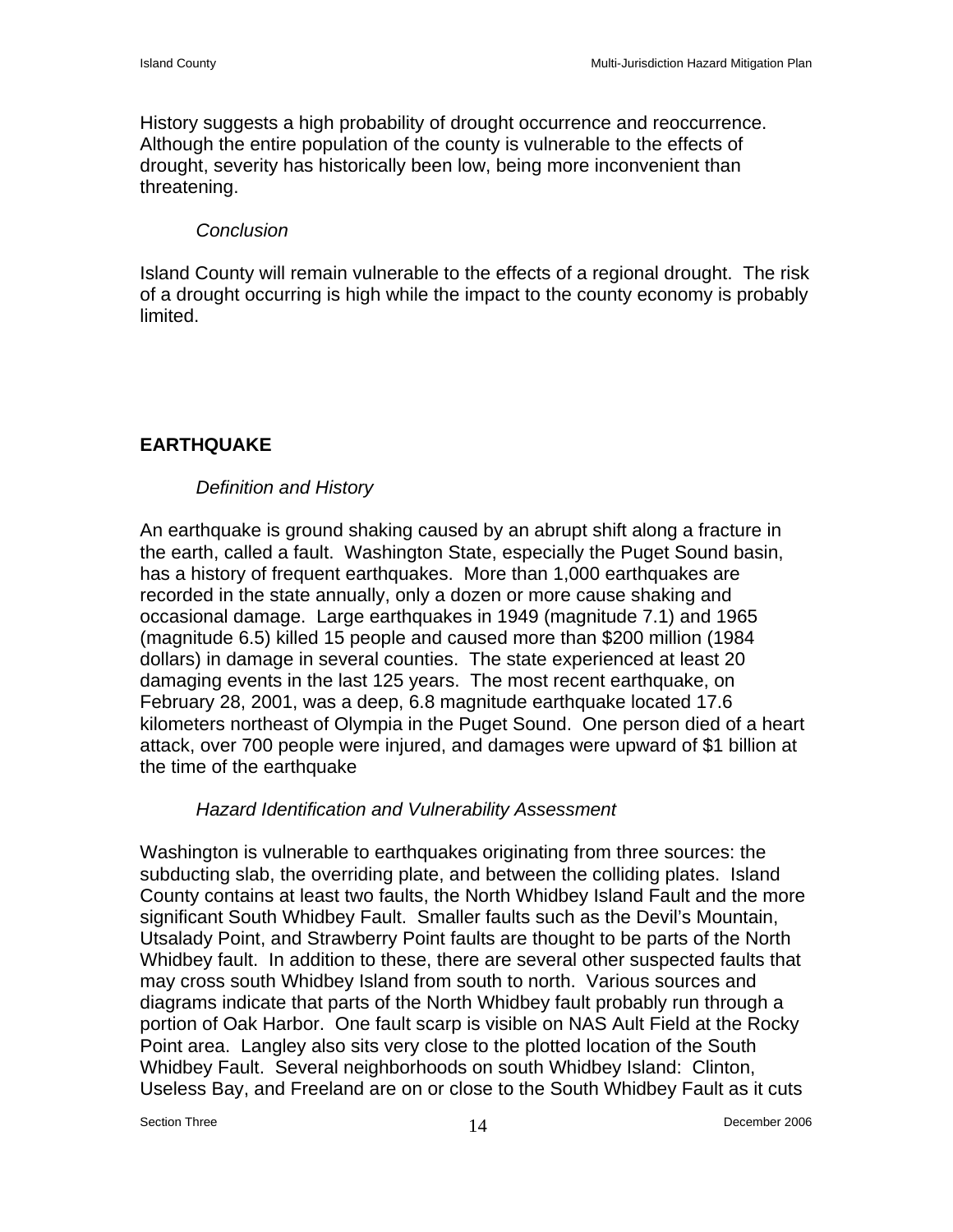the Island from the southeast to the northwest. Geologists have not determined likely occurrence intervals for these faults.

#### *Conclusion*

All of Island County, like all of western Washington, is vulnerable to damage and injuries from a large earthquake. The risk of an earthquake occurring and impacting Island County is high. Oak Harbor and Langley are both very close to known faults. Only Island County's more rural economy, lack of large buildings (more than two stories), and lack of large population concentrations mitigates the risk for catastrophic damage.

# **FLOOD**

## *Definition and History*

A flood is an inundation of dry land with water. Since 1971, every Washington State county has received a Presidential Disaster Declaration for flooding. The SHELDUS (Spatial Hazard Events and Loss Database for the United States) database compiled and maintained by the Hazards Research Lab at the University of South Carolina is a county level dataset that lists a number of different hazard events where the total damage was over \$50,000. In the period 1960 to 2002, the database lists 24 events for Island County. Of these flooding accounted for 5 events. While flooding made up only 21 percent of the listed events, the damage costs from flooding accounted for the majority of the property damage reported. The most recent tidal flooding in Island County occurred in February 2006.

### *Hazard Identification and Vulnerability Assessment*

Flooding in Island County results primarily from extremely high wind driven tides and the rapid accumulation of runoff surface water (ponding). Other possible causes of flooding in Island County include tsunamis, sieches, and structural failure of dikes. The reality is that FEMA has rated the likelihood of flooding in most of the county as very small. The FEMA Flood Insurance Rate Maps (FIRM) for the 100-year annual chance of flood in almost all cases indicates flooding would occur in shore areas from wind driven storm surge. The areas indicated for inundation are those one would expect to have a greater chance of flood, i.e. those beach communities, dike and drainage district areas, and saltwater marshes. The reminder of the county falls into what FEMA rates as having a .2% chance of annual flooding (500 year flood).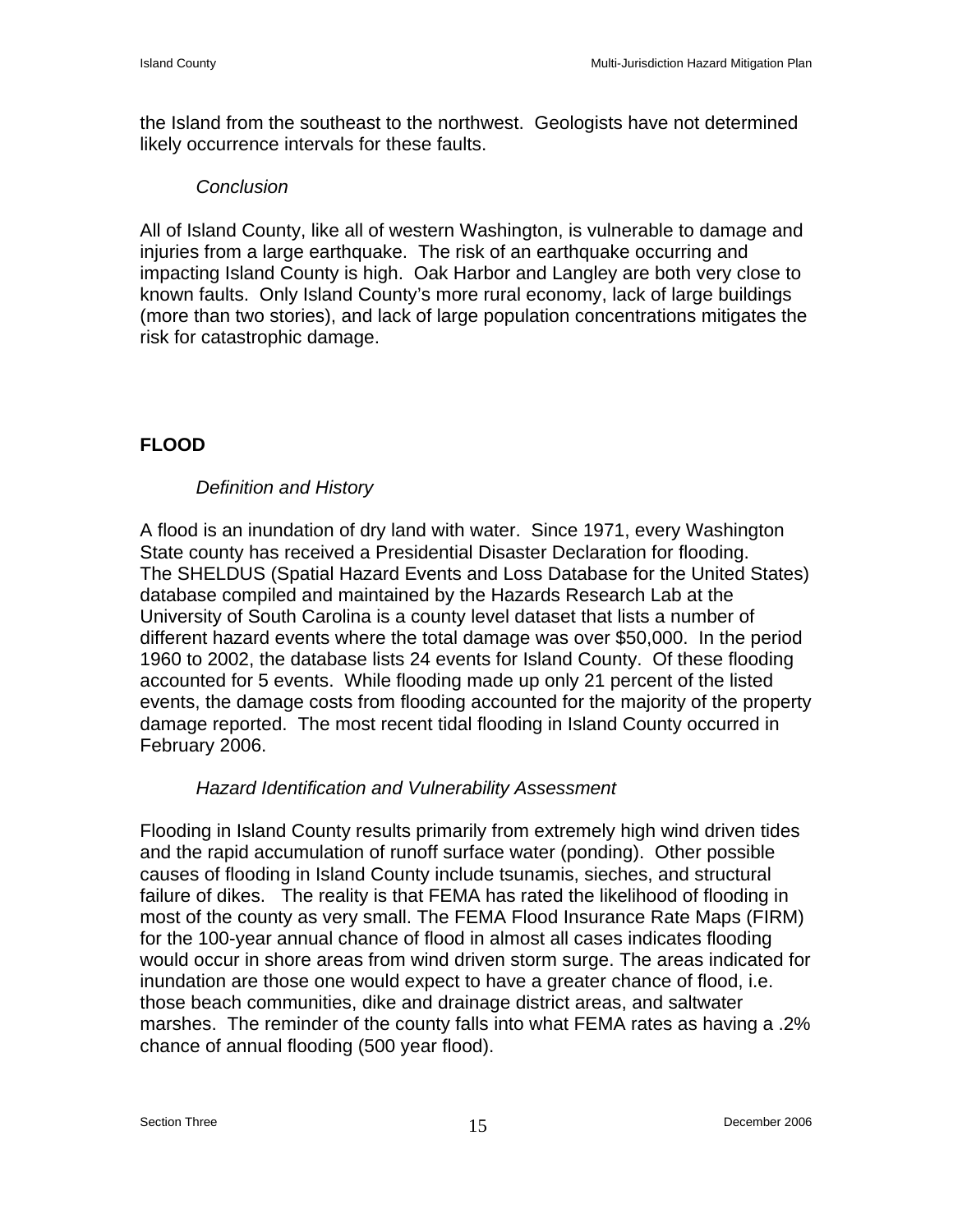Higher flood danger occurs during the winter and early spring due to seasonal extreme tides coupled with winter windstorms. Island County's continued growth has resulted in numerous beach level residential areas on both Whidbey and Camano Islands that are at risk from tidal flooding. Currently in the county there are four dike districts and three drainage districts in the county.

#### *Conclusion*

Many coastal areas of Island County are vulnerable to tidal flooding. The risk of a flood occurring in any one year is high while the magnitude of the flood will be restricted by the geography of the islands.

## **LANDSLIDE**

#### *Definition and History*

Landslide is the sliding movement of masses of loosened rock and soil down a hillside or slope. Landslides causation depends on soil composition, precipitation and soil moisture, seismic shaking, land development and zoning practices, and slope angle.

The county has approximately 200 miles of shoreline that includes bluffs as high as 300 feet. The erosion rates along Island County shores have been measured from as little as a fraction of an inch to more than 2 feet per year.

From November 1996 through March 1997, a series of wet winter storms delivered snow, freezing rain, and warm rain to Western Washington producing floods and landslides. Prior to the storms, the late autumn months had above normal precipitation, building soil moisture and heavy snow packs. The combination of pre-existing soil moisture and heavy rain brought soils to saturation. The lateral movement of ground water toward the free faces of bluffs and banks cause water pressures that trigger landslides. Mudslides were reported in several locations on Camano Island including: Cavalero County Park, Tyee Beach, Wilkes Gray Heights, Pebble Beach, Summerland Beach, and Woodland Beach. On Whidbey Island Slides were reported on Madrona Way, Harrington Road, Driftwood Beach, and Marshall Road. On the gentler plains, percolating water and the emergence of ground water from shallow aquifers caused ponding and flooding in low-lying areas.

Recent reviews of steep slope areas show continued slope movement on Whidbey Island at Driftwood Lane, Hidden Beach Drive, and Whidbey Shores at East Point. Other steep slope areas while covered with vegetation, show the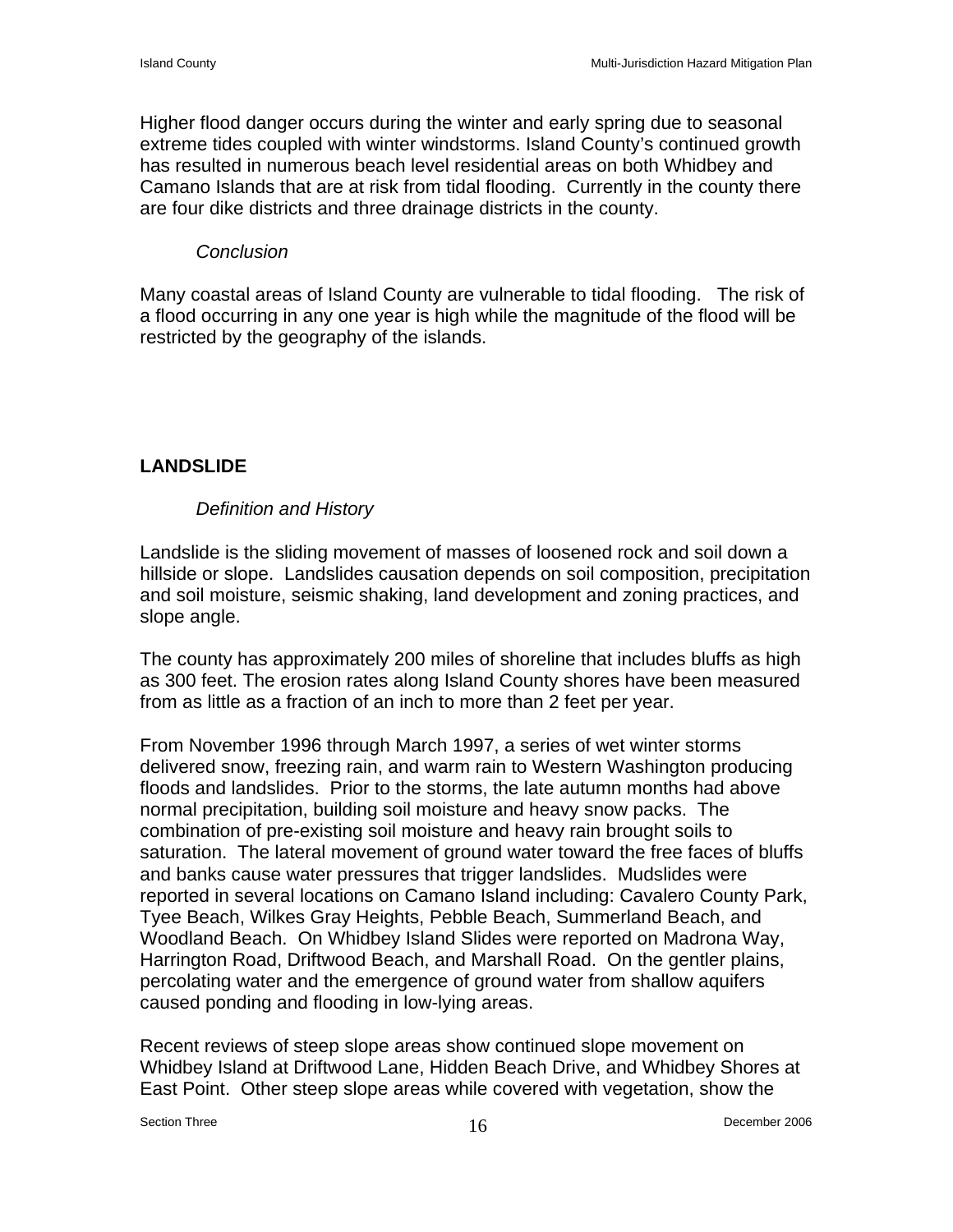bowing of tree trunks from what may be continued slope subsidence. Discussions with residents in several of these areas indicated that tree fall from these slopes are a continual problem after periods of heavy wind and rain. This presents a risk to persons, property and to access to these mostly single road areas. Finally, the Town of Coupeville and City of Langley both share business area locations on high banks. Oak Harbor has an area adjacent to the city where high bank subsidence has already claimed a portion of Scenic Heights Road (since rerouted).

## *Hazard Identification and Vulnerability Assessment*

Due to the growing population density and desire of people to have a home with a view, an increasing number of structures are built on top of or below slopes subject to land sliding. There are seven characteristics that may be indicative of a potential hazard slope. Most of the county bluff or steep slope areas exhibit one or more of these

### *Conclusion*

Many coastal areas in Island County are vulnerable to landslides and subsidence. The risk of a landslide occurring in the county in any one year is 100% even if the volume of most slides is small. Land stability cannot be absolutely predicted with current technology. The best design and construction measures are still vulnerable to slope failure. The amount of protection, usually correlated to cost, is proportional to the level of risk reduction. Debris and vegetation management is integral to prevent landslide damages. WAC 365- 190-080 states that geologically hazardous areas pose a threat to the health and safety of citizens when incompatible development is sited in areas of significant hazard.

# **SEVERE STORM**

# *Definition and History*

An atmospheric disturbance manifested in strong winds, tornadoes, rain, snow, or other precipitation. The SHELDUS database in the period 1960 to 2002 lists 24 events for Island County. Of these, wind as a single factor accounted for 9 of the events and winter weather which included wind accounted for another 7, and thunderstorms, which again included wind, was another 3 for a total of 19 events.

Island County was impacted on the morning of January 20, 1993, the day of the Presidential Inauguration, when a powerful low-pressure system swept through Western Washington with winds up to 100 MPH causing great destruction, numerous injuries, and the loss of life. During the period December 1996 through February 1997 winter storms impacted the Puget Sound region with high snowfall and cold temperatures resulted in significant snow accumulations. The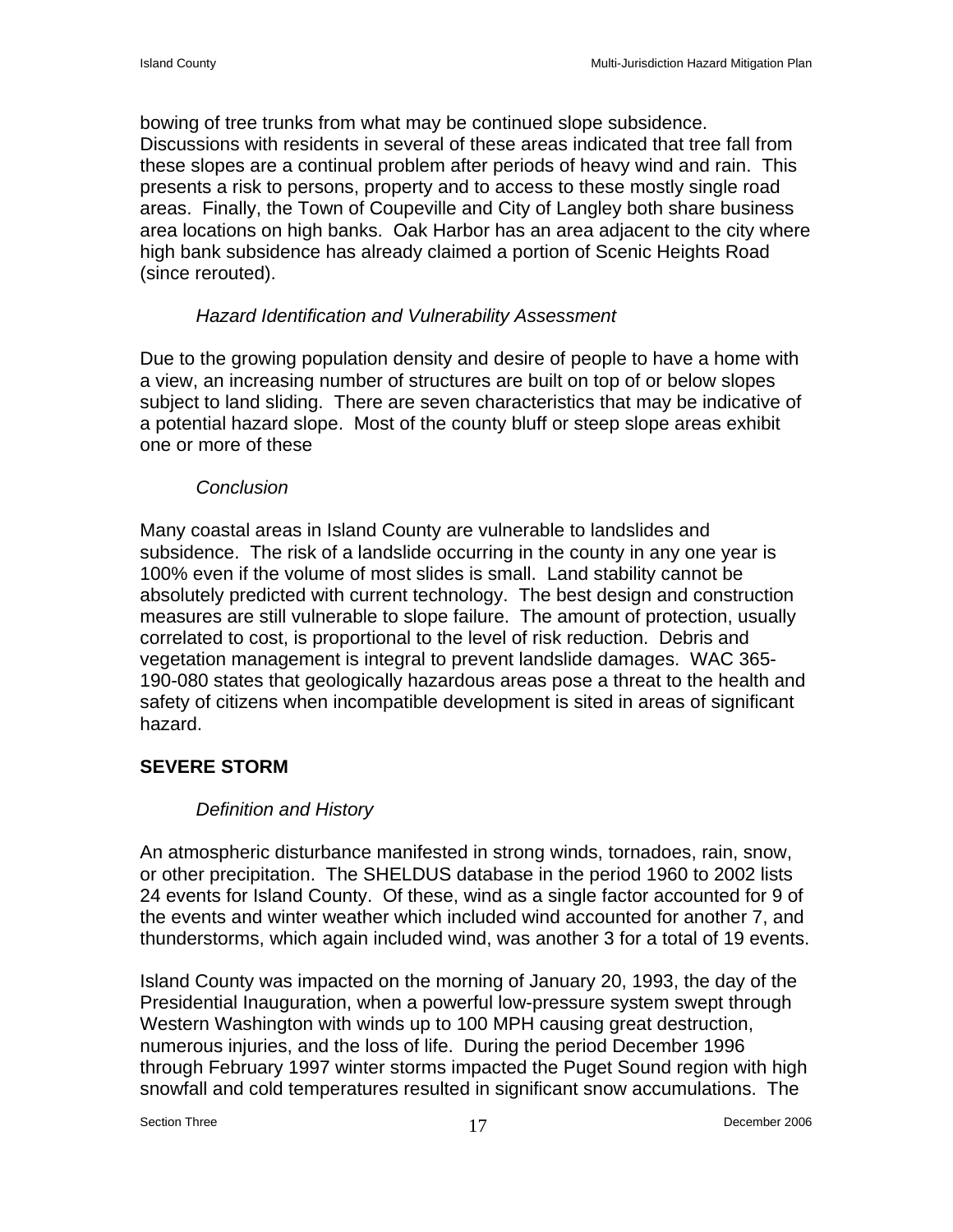accumulations aggravated by rain, drifting snow, and ice in roof drains caused excessive weight and the collapse of structures. High winds and ice contributed to the repeated and extended power outages to over 500,000 power customers.

Damage costs resulting from wind related events were generally low compared to flood damage, but wind affects a much wider area. The volume of debris on roads, downed power and telephone lines can quickly overwhelm emergency repair crews at least in the short term. The last major storm struck Island County on 4 February 2006. This combination of extreme wind (60 MPH) and winter extreme tides caused extensive tidal flooding, erosion, and surf and debris damage. In some areas of the county power was out for two days.

### *Hazard Identification and Vulnerability Assessment*

All areas of Island County are vulnerable to the severe local storms. The affects are generally transportation problems and loss of utilities due to tree blow down. The most heavily affect areas in Island County are primarily at the edges of expanses of open water and the exposed edges of timber stands. Transportation accidents occur; motorists are stranded, and schools, businesses, and industries close. The affects vary directly with the intensity of the storm, the level of preparation by local jurisdictions and residents, and the equipment and staff available to perform tasks to clean-up effects of severe local storms.

#### *Conclusion*

All of Island County remains vulnerable to severe rain, and high winds. Past severe storms have adversely impacted island services and the economy as well as causing large private property losses. Some wind damage can be expected in any year making this one of the more important hazards for the county.

### **TSUNAMI**

### *Definition and History*

"A tsunami is a series of waves usually caused by earthquakes. Underwater volcanic eruptions and landslides can also generate tsunamis. In the early 1800's, possibly 1820 Snohomish Indian stories indicate that a large landslide at Camano Head caused a tsunami that swept across<br>Saratoga Strait and hit Hat Island causing damage and drowning at an Indian village."

The Good Friday Alaskan earthquake of 1964 was the most serious tsunami on record to reach the Washington coast. On October 1994, a tsunami warning was issued for the Washington coast due to a magnitude 8.1 earthquake near Russia's Kuril Islands that spawned a tsunami. Studies indicate that about a dozen very large earthquakes with magnitudes of 8 or more have occurred in the Cascadia Subduction Zone, which is at least 75 miles off the coast of Washington, these prehistoric events likely generated tsunamis.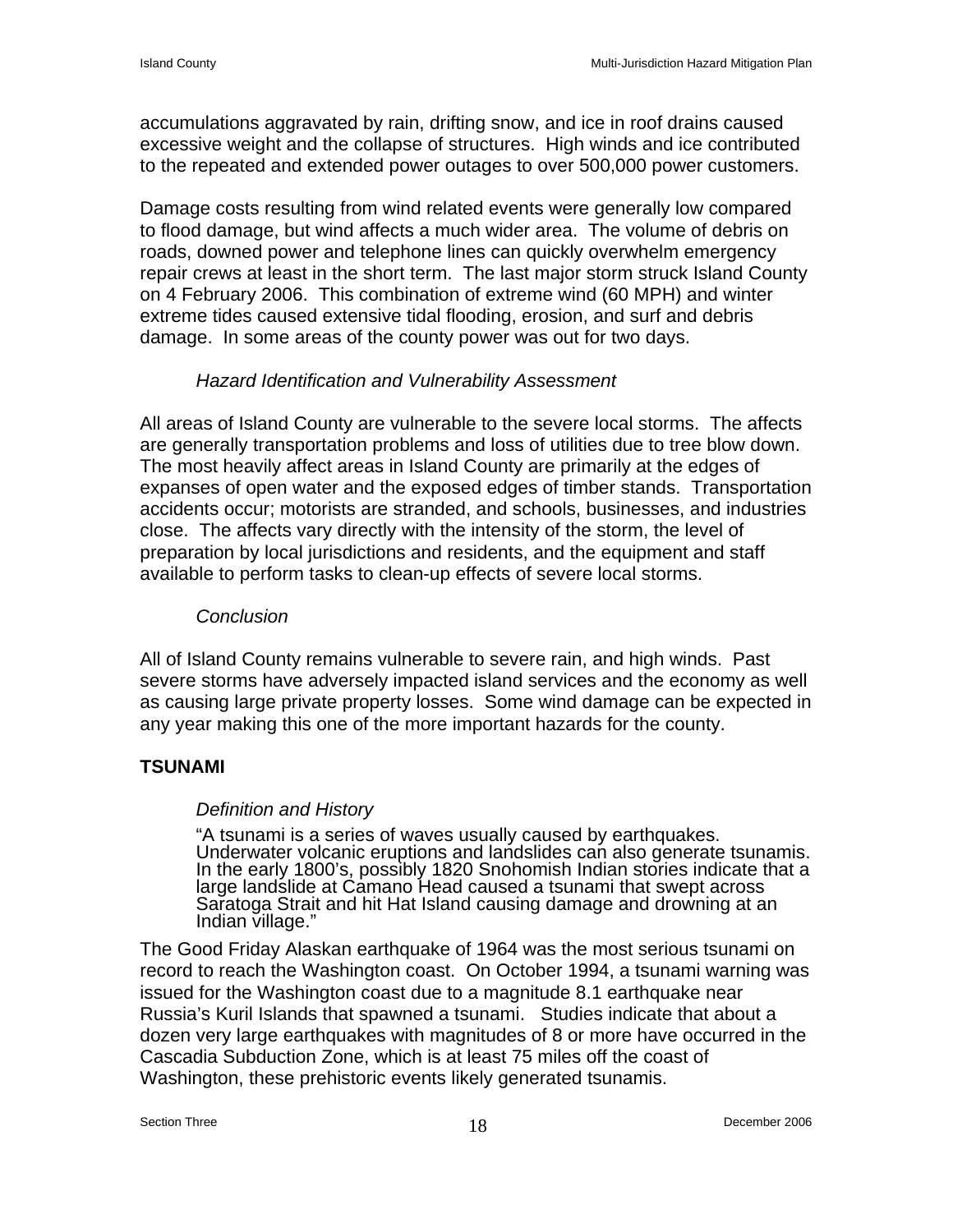# *Hazard Identification and Vulnerability Assessment*

The Washington coast and the Strait of Juan de Fuca are vulnerable to tsunamis generated at a considerable distance out in the Pacific Ocean or by a local Cascadia Subduction Zone earthquake. Puget Sound and Island County are also vulnerable to tsunamis or sieches generated by local crustal earthquakes or by surface and submarine landslides. The west coast of Whidbey Island lies in a direct line with the ocean mouth of the Straits of Juan de Fuca making it vulnerable to any eastward moving tsunami.

Large Pacific Ocean tsunamis have wave crest to wave crest distances of 60 miles and can travel at about 600 miles per hour in the open ocean. As the waves reach the shallow water of the coast, the waves are slowed forcing the water to form walls of 30 feet or more. Recent studies and projections for the west coast of Whidbey Island indicate the likely height of a locally caused tsunami would be in approximately 2 meters high or 6.5 feet. While this is not as high as might be expected, structures built at or close to sea level or on the beach will sustain significant damage. Bluff subsidence is also a real possibility. Tsunami evacuation planning tried to move people to areas over 50 feet above sea level. Coupeville, Langley, and Oak Harbor all have water front exposure and portions of their business areas are exposed to possible sieche damage. All three locations are shielded from ocean or open water (Puget Sound) tsunamis, which have the potential to be much larger.

# *Conclusion*

The west coast of Whidbey Island is vulnerable to an ocean or Puget Sound tsunami. Camano Island and the east coast of Whidbey are vulnerable to sieches. The risk or likelihood of a tsunami impacting on Island County is considered low. However given the large number of beach

# **VOLCANO**

# *Definition and History*

A volcano is a vent in the earth's crust through which magma (molten rock), rock fragments, gases, and ashes are ejected from the earth's interior. A volcanic mountain is created over time by the accumulation of these erupted products on the on the earth's surface. On May 18, 1980 at 8:32 a.m., Mount St. Helens erupted killing 57 people. After a 5.1 magnitude earthquake, the volcano's summit slid away in a huge landslide, the largest in earth's recorded history. The landslide depressurized the volcano's magma system, triggering a powerful explosion that ripped through the sliding debris. Rock, ash, volcanic gas, and steam were blasted upwards and outward to the north. Over the course of the day, prevailing winds blew 520 million tons of ash eastward across the United States and caused complete darkness in Spokane. While Mount St. Helens is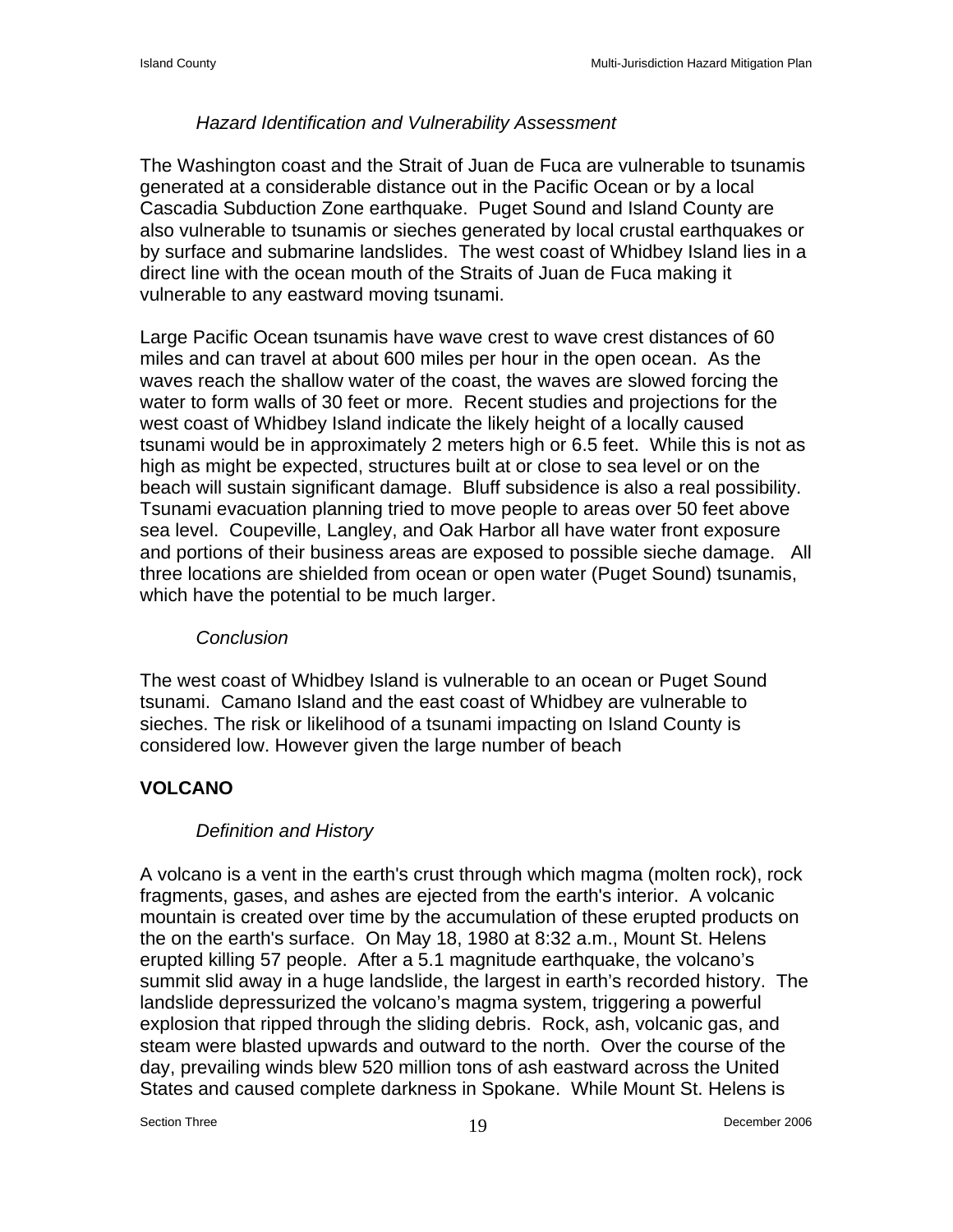many miles south of Island County, the events described indicate some of the local effects if a North Cascade volcano erupted.

## *Hazard Identification and Vulnerability Assessment*

Scientists define a volcano as active if it has erupted in historic time or is seismically or geothermally active. By this definition Mount Rainier and Mount Baker are active volcanoes. Even Glacier Peak has erupted as recently as a thousand years ago and possibly even as late as the 17th century. At some unknown future date, Island County can expect volcanoes to its east to erupt and generate mud and ash flows that will travel down the Skagit and other local rivers to Puget Sound with possible consequences for eastern areas of Island County. While winds over Island County are predominantly from southwest and west to east, Island County could still receive some ash and debris from a Northern Cascade volcanic eruption. The other significant effects of a volcanic eruption important to Island County are earthquakes and possible tsunamis accompanying an eruption.

### *Conclusion*

Island County is vulnerable to indirect volcanic hazards. The risk of a volcanic eruption in the North Cascades, while not zero, is considered low. Due to the relative locations of the Cascade volcanoes and the prevailing winds, the impact on Island County from volcanic ash or other erupted material is considered to be low. However, ash and volcanic chemical products in the Skagit River would contaminate the main water supply to Oak Harbor and Whidbey Island Naval Air Station. Also of concern, would be volcanic related earthquakes or tsunamis. Volcanic eruption consequences to surrounding counties would also cause severe economic and support impacts such as: transportation interruptions, power transmission interruptions, telecommunications outages, interruption of deliveries of essential foods, and medical services. Public service (police, fire, EMT) coverage would be severely stressed in Island County even if it were spared the direct damage of volcanic activity.

# **WILDLAND-INTERFACE FIRE**

### *Definition and History*

Wildland fires are the uncontrolled destruction of forests, brush, field crops and grasslands caused by nature or humans. Interface fires are those that move across the boundary from wildland to urban or urban to wildland.

The 2000 fire season in Washington State was the worst since the Chelan County fires in 1994. The Governor signed a proclamation early in the fire season because the Northwest United States was experiencing a disastrous fire season. The proclamation authorized firefight training for the National Guard in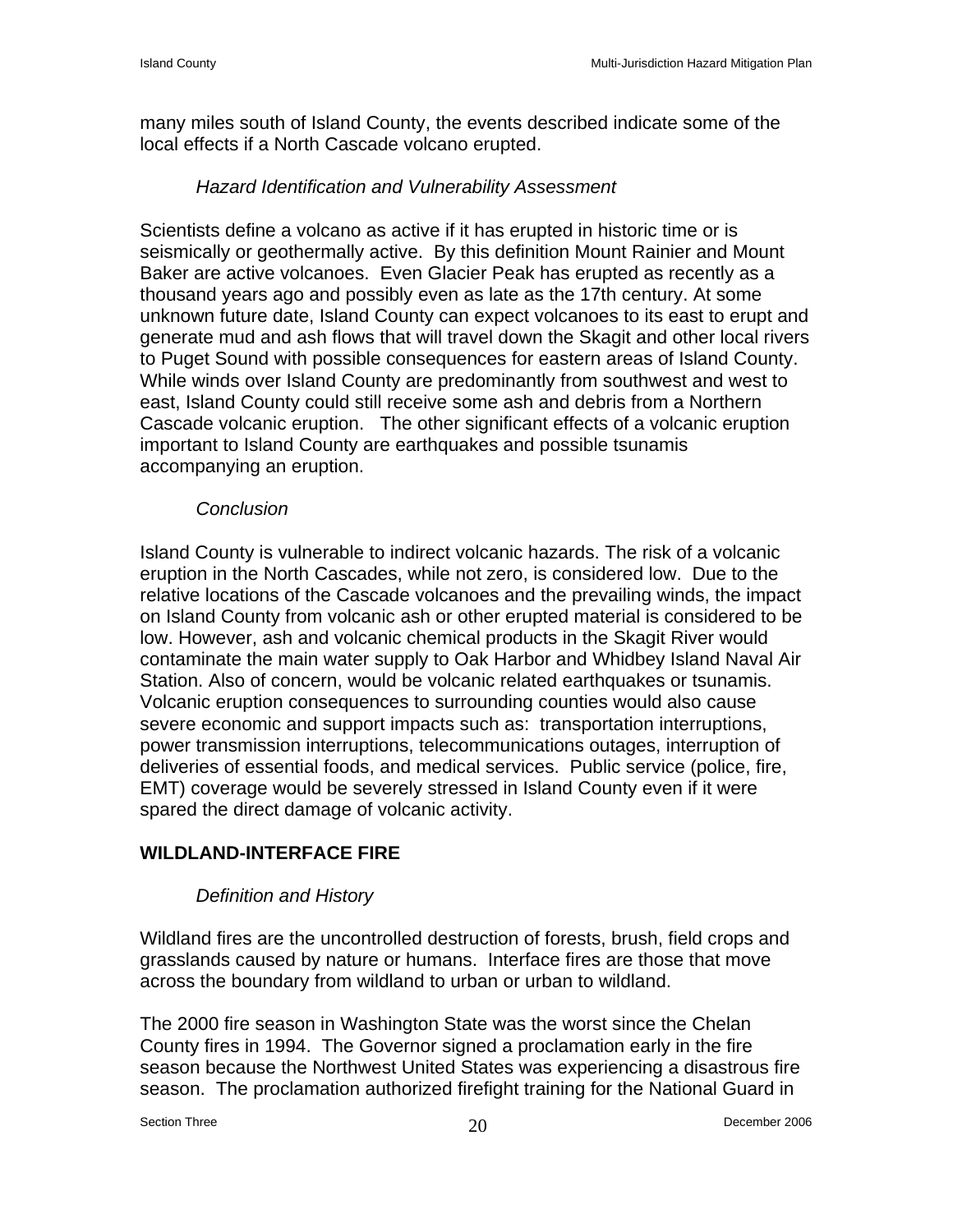the event federal, state, local and contracted fire-fighting resources would be unable to handle the fires. The state mobilized fire service resources six times to fight wildland fires in Central Washington that burned over 300,000 acres.

# *Hazard Identification and Vulnerability Assessment*

Island County is at high risk from wildland and interface fires. The fire season runs from mid-May through October. Dry periods can extend the whole season. The possibility of a wildland fire depends on fuel availability, topography, the time of year, weather, and activities such as debris burning, land clearing, camping, and recreation. In Washington, wildland fires start most often in lawns, fields, or open areas, transportation areas, and wooded areas. Most wildland fires have human causes including cigarettes, fireworks, and outdoor burning. The effects of wildland fires vary with intensity, area, and time of year. Factors affecting the degree of risk of fire include rainfall, type of vegetation, and proximity to firefighting agencies.

### *Conclusion*

There is a yearly risk of wildland-interface fire, but most fires that do occur are small quickly controlled and have little economic or safety impact to the county. However, the continued building of new residences in Island County, many of which are in forested areas, increases the probability of interface fire and loss of property.

All three towns on Whidbey Island have heavily wooded areas and boundaries that are nearly all woodland interface. All are at risk from wildfire in the immediate area. Nearly all parts of Camano Island are wooded with residences dispersed under the trees. Often, structures are built with minimal awareness of the need for fire protection and surrounding vegetation clearance zones.

# **Analysis**

### *Methodology*

The hazards just described were assessed for risk using two ranking methods – by formula and intuitive ranking. The details of these ranking is contained in Appendix B. two ranking were done using the same 5 point scale with 1 being the low value.

The ranking by formula tried to specifically follow the frequency, area impact, and magnitude criteria. Scores using half points were allowed to better fit criteria to hazards. The intuitive ranking was simply an experience based "gut feeling" as to how the criteria and the hazards fit together.

#### *Risk Ranking*